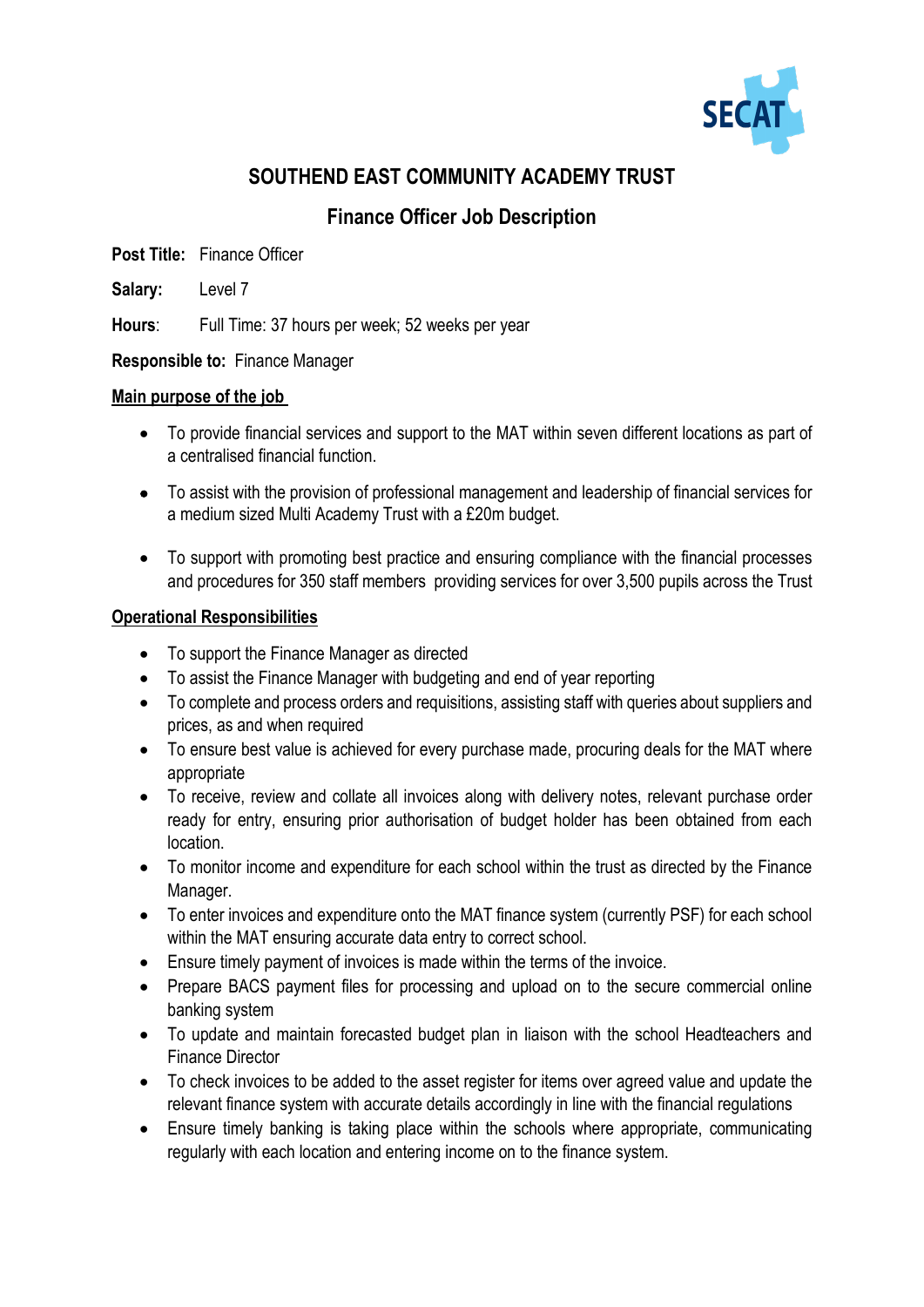

- To maintain accurate records of accounts ensuring effective financial controls are exercised with approved authorisation as per the Financial Regulations
- To generate reports as and when required by the Schools and MAT
- To prepare the VAT return attaching with supporting documentation for the Finance Manager's sign off ready for submission to HMRC
- To complete monthly reconciliations for each location, bank reconciliation, charge card (entering authorised expenditure and reconciling to monthly statement) and VAT reconciliation.
- To complete monthly salary reconciliation to reports provided by the Payroll Provider, entering accurate data on to PSF and reconciling to the BACS total. Check salary variations for each location.
- To undertake accurate filing of all financial records in a timely and organised manor, ensuring easy access for Auditors and Finance Staff. ensuring six years plus the current year are easily identified and accessible.
- To prepare monthly schedules of accruals for each location for the preparation of monthly management accounts
- To prepare relevant schedules for year end in readiness for the annual external audit
- To assist with the annual external audit and internal audit and answer any queries the auditors may have.
- To support School Office Team Leaders / SHS Finance with finance system enquires and provide training where required and maintain regular and supportive communication regarding financial matters.
- To abide by the Academy Financial Regulations and Academy Trust Handbook

### **General**

- To be responsible for safeguarding and promoting the welfare of children and young people for whom the post holder is responsible, or comes into contact with
- To assist staff with their enquiries and deal with routine telephone calls as required
- To comply with individual responsibilities in accordance with the role, for health and safety in the workplace
- To deal with all finance related correspondence promptly as required
- To ensure that all MAT policies and procedures are followed
- To ensure that all duties and services provided are in accordance with the MAT's Equal Opportunities Policy and practices in respect of both employment issues and the delivery of services to the community
- To ensure that all duties and services provided are in accordance with the MAT's Data Protection Policy and practices and reporting to the DPO any concerns or requests
- To undertake any training commensurate to the post and attend relevant meetings as required by the MAT
- To participate in the performance management structure of the MAT as directed.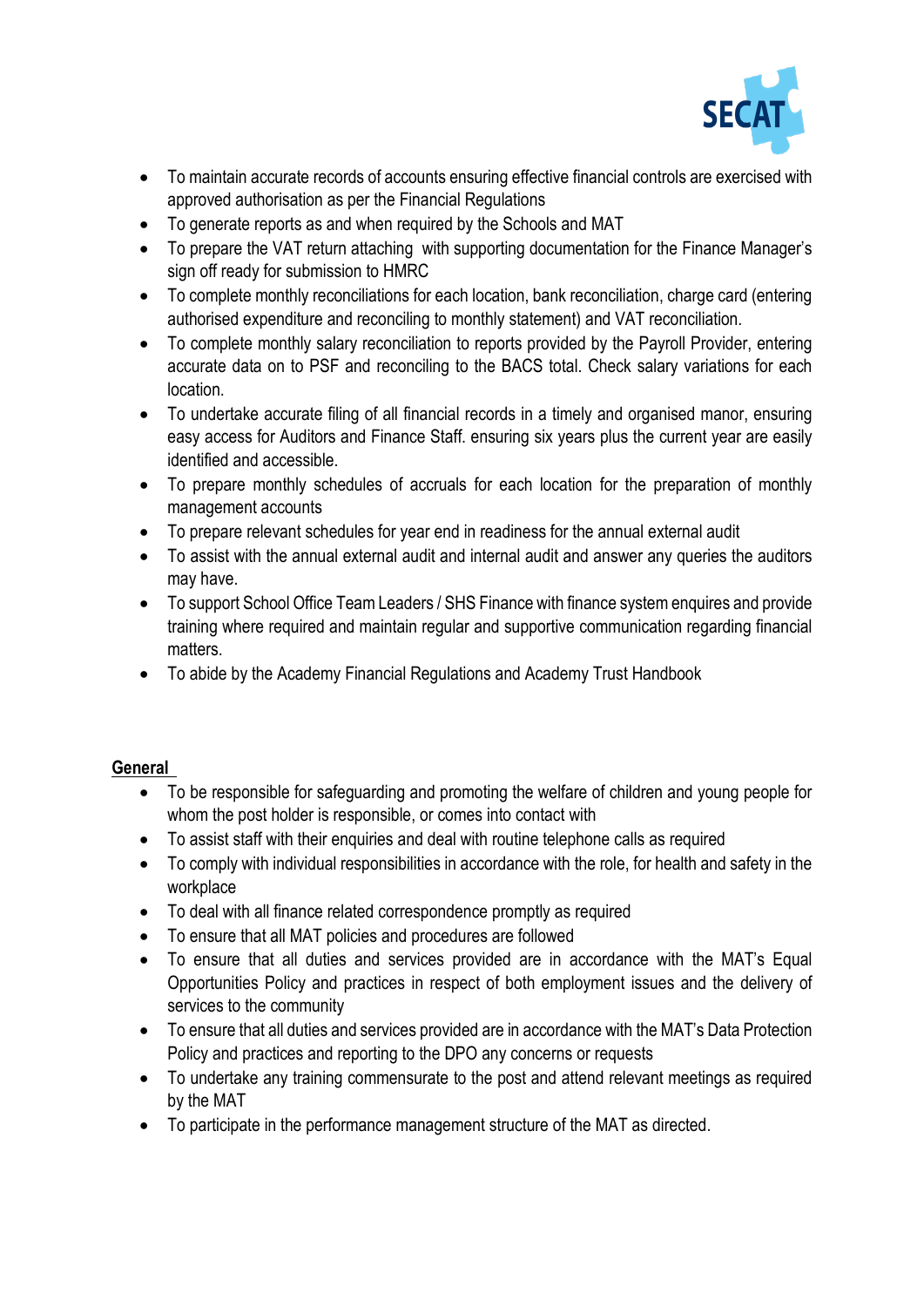

The duties above are neither exclusive or exhaustive and the post holder may be required by the CEO, to carry out appropriate duties within the context of the job, skills and grade at any site within the MAT.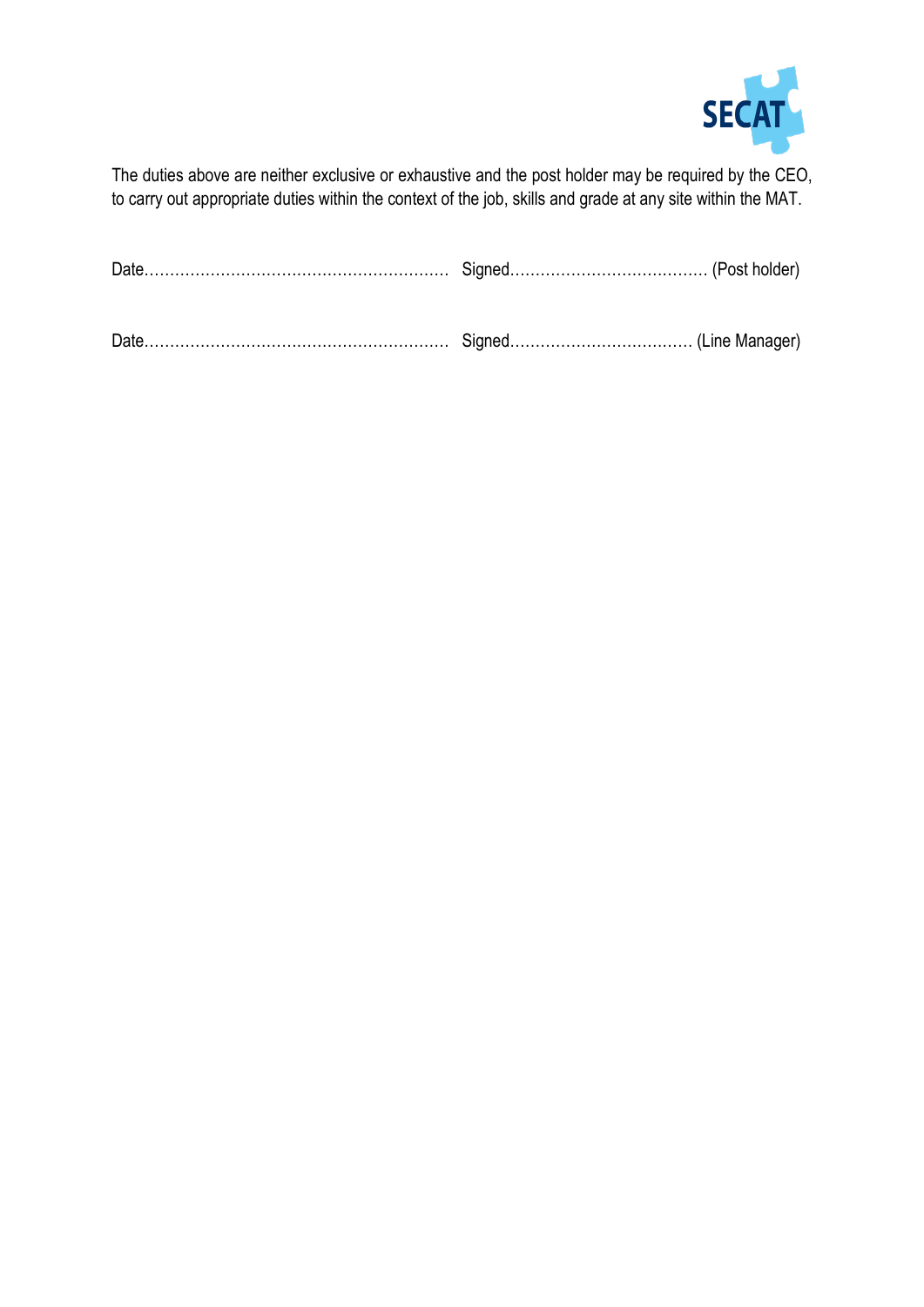

## **Finance Officer Person Specification**

|                                             | <b>Essential</b>                                                                                                                                                                                                                                                                                                                                                                                                                                                                   | <b>Desirable</b>            |
|---------------------------------------------|------------------------------------------------------------------------------------------------------------------------------------------------------------------------------------------------------------------------------------------------------------------------------------------------------------------------------------------------------------------------------------------------------------------------------------------------------------------------------------|-----------------------------|
| <b>Qualifications</b>                       | <b>GCSEs including English</b><br>and Maths<br>High level of literacy and<br>numeracy<br>Ownership and commitment<br>to continuous learning and<br>development<br>Finance or Booking<br>qualification/AAT Level 3/4                                                                                                                                                                                                                                                                | Higher or further education |
| <b>Knowledge &amp;</b><br><b>Experience</b> | Knowledge and experience<br>of Microsoft Office including<br>Excel<br>Experience of working within<br>finance in an administrative<br>role<br>Experience of cash handling<br>$\bullet$<br>and banking<br>Experience of education<br>systems e.g. SIMS, FMS/PSF<br>Purchase ledger experience<br>$\bullet$<br>Experience of data<br>$\bullet$<br>processing                                                                                                                         |                             |
| <b>Skills &amp; Ability</b>                 | Ability to work as a member<br>of the team, actively<br>promote teamwork and lead<br>by example<br>Ability to work to tight<br>deadlines<br>Possess excellent<br>communication skills (verbal<br>& written)<br>Strong report-writing skills<br>Ability to work individually or<br>as an effective team<br>member to meet the finance<br>team's objectives.<br>Experience of successfully<br>managing own workload and<br>prioritising tasks<br>Attention to detail and<br>accuracy |                             |